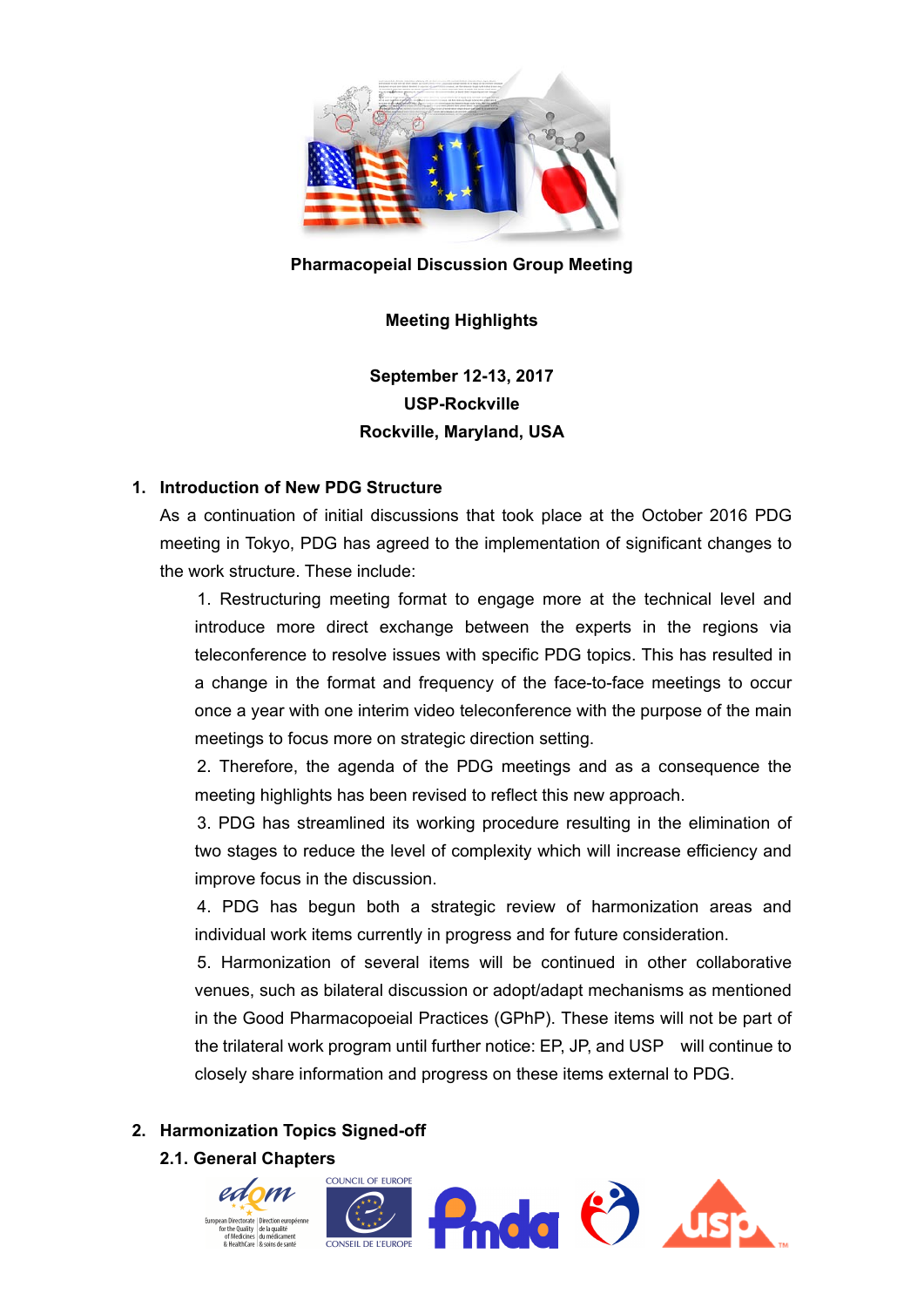#### **2.1.1. New**

### **G-03 Conductivity (USP)**

PDG signed-off on this new text.

### **2.2. Excipients**

### **2.2.1. Revised**

### **2.2.1.1. E-06 Calcium Phosphate Dibasic Anhydrous (JP)**

PDG signed off on this text which updated the assay and Loss on Ignition (LOI) specifications.

### **2.2.1.2. E-10 Microcrystalline Cellulose (USP)**

PDG signed off on this text which includes a more specific Identification (ID) test using Infrared (IR) spectroscopy.

### **2.2.1.3. E-21 Hypromellose (JP)**

PDG signed off on this text which improved the assay gas chromatography (GC) method by replacing the packed column with a capillary column.

### **2.2.1.4. E-26 Methylcellulose (JP)**

PDG signed off on this text which improved the assay GC method by replacing the packed column with a capillary column.

### **3. PDG Work Programme**

## **3.1. Discussion / Decision on Way Forward for Topics Requiring Specific Emphasis**

### **3.1.1. G-07 Elemental Impurities (USP)**

The coordinating pharmacopoeia has addressed the comments provided by the other pharmacopeias on the previous draft and submitted an updated draft to PDG for consideration to public inquiry.

### **3.1.2. E-16 Crospovidone (EP)/E-32Povidone (JP)/E-54 Copovidone (JP)**

Based on a request from a regulator to update the Povidone monographs for the inclusion of a more selective assay method, one of the participating pharmacopoeias submitted a request for revision for inclusion of the Gel Permeation Chromatography (GPC) method for assay and impurities to PDG. The other pharmacopoeias will provide comments.

### **3.1.3. E-28 Petrolatum (USP)/E-29 Petrolatum, White (USP)**

The coordinating pharmacopoeia provided additional progress on the

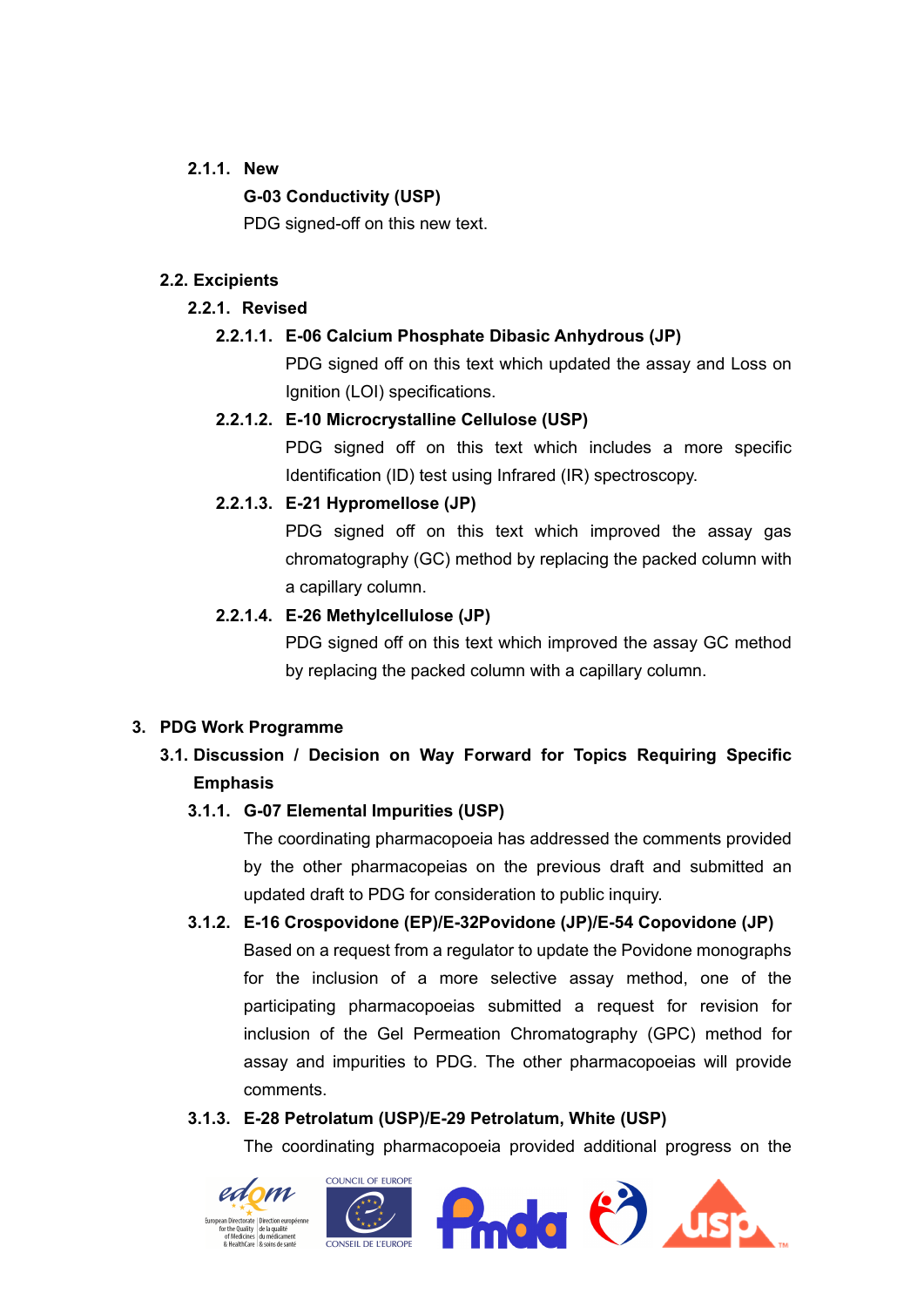package for public inquiry. The limit for Polycyclic Aromatic Hydrocarbons (PAH) is proposed.

#### **3.1.4. E-30 Polyethylene Glycol (USP)**

The coordinating pharmacopoeia had submitted a request for revision to PDG for ID by IR. PDG accepted the revision proposal and comments will be addressed by the coordinating pharmacopoeia.

#### **3.1.5. E-36 Silicon Dioxide (JP)/E-37 Silicon Dioxide, Colloidal (JP)**

A PDG pharmacopoeia completed blinding of test samples for Silicon Dioxide/Silicon Dioxide, Colloidal in order to support a round robin testing of a proposed IR method to distinguish these two materials. PDG is awaiting data from the trade association IPEC Federation.

#### **3.2. Revision Proposals**

#### **3.2.1. E-09 Croscarmellose Sodium (USP)**

The coordinating pharmacopoeia sent a request for revision to include an ID by IR including validation summary to the participating pharmacopoeias. The latter will provide comments.

#### **3.2.2. E-45 Sucrose (EP)**

A PDG pharmacopoeia sent a request for revision to include an HPLC assay and impurities test. The other pharmacopoeias will provide comments.

#### **3.3. Suppression from the Work Programme**

The following items have been identified for suppression per the description highlighted in Subsection 5 of the Topic: Introduction of the New PDG Structure.

- 1. G-08 Inhalation
- 2. B-04 Protein Determination
- 3. E-33 Saccharin/E-34 Saccharin Sodium/E-35 Saccharin Calcium

In addition, PDG identified the following items as being only bilaterally harmonized and therefore suppressed from the work programme.

- 1. G-12 Porosimetry by Mercury Intrusion
- 2. G-17 Uniformity of Delivered Dose of Inhalations
- 3. G-18 Microcalorimetry
- 4. G-19 Density of Solids
- 5. E-12 Cellulose Acetate
- 6. E-53 Calcium Carbonate